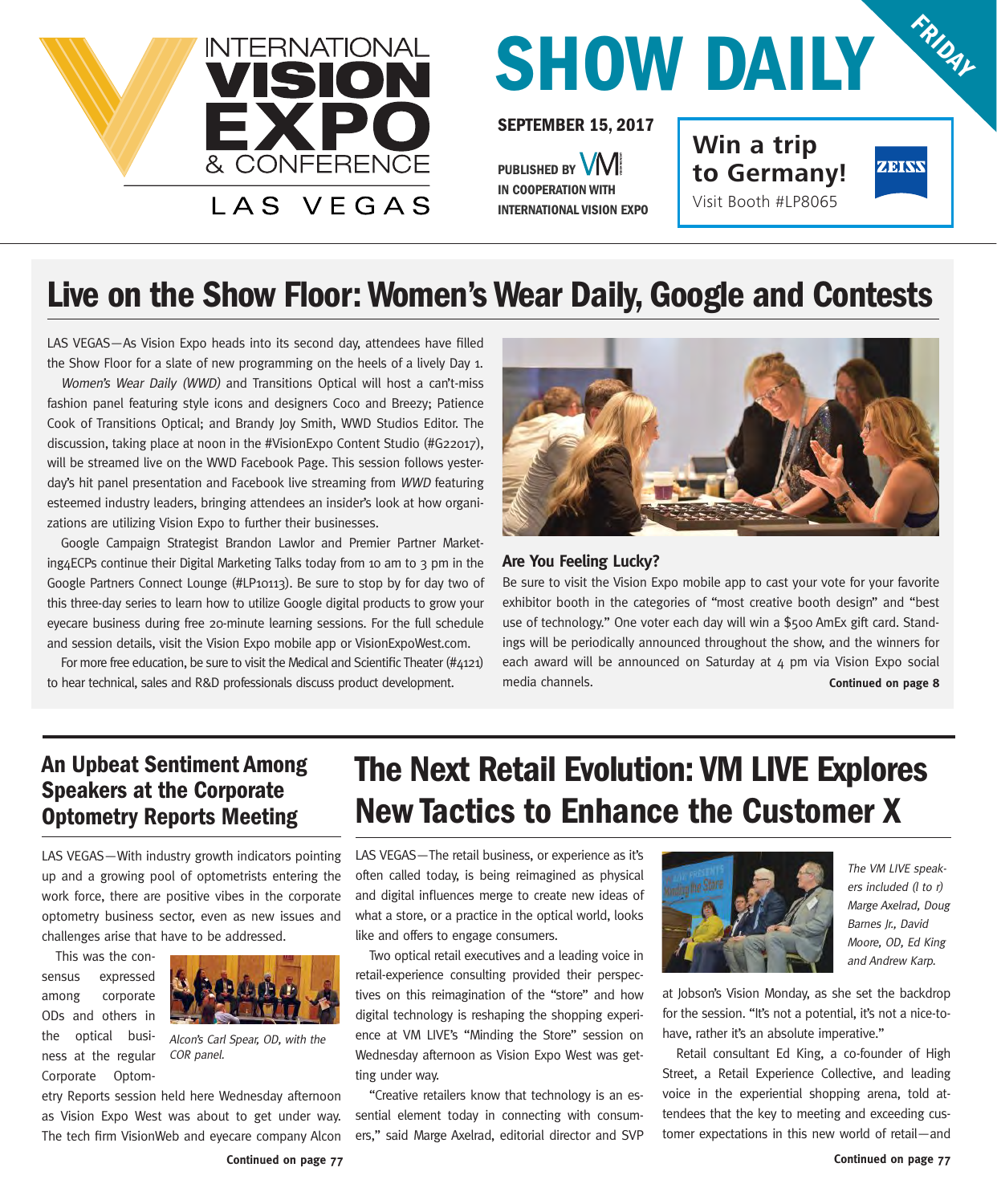### 3 8 **Business**

### **Think About Your Eyes Celebrates Gift of Sight With New Campaign**

ALEXANDRIA, Va. - Think About Your Eyes' first commercials, developed in 2007, were designed to emulate public service announcements. Thanks to increased industry support for Think About Your Eyes, a new creative campaign launched in August, marking the first new creative since the campaign's initial debut.

"We saw an increasing need to reach consumers on an emotional level with our message about annual eye exams, and thus the opportunity to develop a new creative campaign to change their behavior around their vision health," said Jon Torrey, Think About Your Eyes' executive director.

To ensure the new campaign would have maximum impact with the target audience, the Think About Your Eyes team conducted two phases of market research. The first evaluated a wide variety of strategic approaches to help determine how best to motivate people to get a yearly exam from an eye doctor.

The second tested several creative approaches, developed in partnership with ghg | greyhealth group, that brought the winning strategy to life in different ways. This phase of research, which included more than 1,000 consumers, was specifically designed to measure the emotional impact of each potential campaign, as well as how strongly that emotional response was tied to behavior change.

Based on these criteria, a campaign called "Seeing is a Gift" emerged as the winner. It's a celebration of sight, and all that it brings to our lives, and our children's lives. It's also a reminder of how important it is to protect this most precious gift.

"Sight is something many people take for granted, but there is more to good vision than 20/20. Regular face-to-face eye examinations detect many eye and vision problems where there are no obvious signs or symptoms and serve as a primary health care access point for the





Scenes from the new ad campaign called "Seeing is a Gift," celebrates sight and reminds viewers to protect this most precious gift.

potential detection of over 275 systemic conditions with documented ocular involvement," said Rick Weisbarth, OD, FAAO and vice president of Professional Affairs for Alcon U.S. Vision Care. "As a company whose purpose is helping people see better, Alcon is thrilled to support the Think About Your Eyes awareness campaign and share the importance of yearly eye exams."

The commercials aired during a primetime broadcast on during NBC's America's Got Talent in August, select MLB games on ESPN and over 27 cable networks in primetime. The commercials also appeared in online video ads on popular news and

#### lifestyle websites.

In 2016, Think About Your Eyes' messaging led to an additional 1.15 million eye exams and an additional \$495 million in industry revenue. Think About Your Eyes is supported by International Vision Expo and 20 additional industry partners including Alcon, The Vision Council, American Optometric Association, All About Vision, Gunnar Optiks, Jobson Optical Group, National Vision, Inc. (NVI), SpecialEyes, SPY, Hilco Vision, Walman, Transitions, Shamir, Chemistrie Eyewear, Essilor, Luxottica Group, Eschenbach, Johnson & Johnson Vision, First Vision Media Group and WestGroupe.

> Facebook.com/VisionMonday **W**eVisionMonday